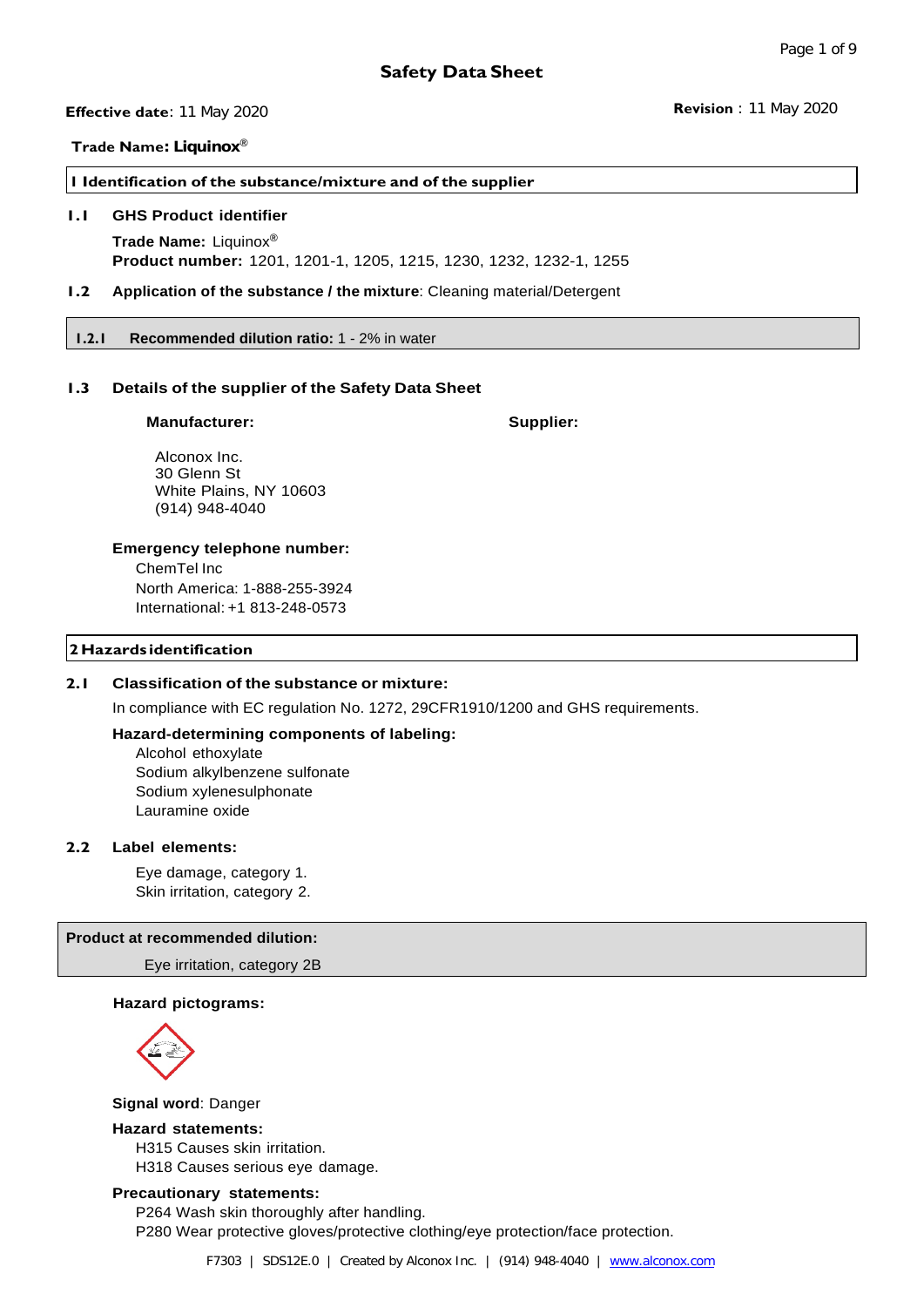# **Safety Data Sheet**

# **Effective date**: 11 May 2020 **Revision** : 11 May 2020

# **Trade Name: Liquinox®**

P302+P352 If on skin: Wash with soap and water.

P305+P351+P338 If in eyes: Rinse cautiously with water for several minutes. Remove contact lenses if present and easy to do. Continue rinsing.

P332+P313 If skin irritation occurs: Get medical advice/attention.

P501 Dispose of contents and container as instructed in Section 13.

# **Hazardous Elements at Use Dilution:**

Hazard pictograms:



**Signal word**: Warning

### **Hazard statements:**

H320 Causes eye irritation

### **Precautionary statements:**

P302+P352 If on skin: Wash with soap and water. P305+P351+P338 If in eyes: Rinse cautiously with water for several minutes. Remove contact lenses if present and easy to do. Continue rinsing. P501 Dispose of contents and container as instructed in Section 13

### **Additional information:** None.

### **Hazard description**

**Hazards Not Otherwise Classified (HNOC):** May cause surfaces to become slippery. Use caution in areas of foot traffic if on floors.

# **Information concerning particular hazards for humans and environment:**

The product has to be labelled due to the calculation procedure of the "General Classification guideline for preparations of the EU" in the latest valid version.

# **Classification system:**

The classification is according to EC regulation No. 1272, 29CFR1910/1200 and GHS, and extended by company and literature data. The classification is in accordance with the latest editions of international substances lists and is supplemented by information from technical literature and by information provided by the company.

# **3 Composition/information on ingredients**

## **3.1 Chemical characterization**: None

# **3.2 Description**: None

# **3.3 Hazardous components (percentages by weight)**

| <b>Identification</b>                                                                                | <b>Chemical Name</b>          | <b>Classification</b>                                         | Wt. %      |  |
|------------------------------------------------------------------------------------------------------|-------------------------------|---------------------------------------------------------------|------------|--|
| CAS number:<br>68081-81-2 or<br>68411-30-3                                                           | Sodium Alkylbenzene Sulfonate | Acute Tox. 4; H303<br>Skin Irrit. 2; H315<br>Eye Dam. 1; H318 | $10 - 25$  |  |
| <b>CAS number:</b><br>1300-72-7                                                                      | Sodium Xylenesulphonate       | Eye Irrit. 2; H319                                            | $2.5 - 10$ |  |
| <b>CAS number:</b><br>84133-50-6                                                                     | Alcohol Ethoxylate            | Skin Irrit. 2: H315<br>Eye Dam. 1; H318                       | $2.5 - 10$ |  |
| <b>CAS number:</b><br>1643-20-5                                                                      | Lauramine oxide               | Skin Irrit. 2 ; H315<br>Eye Dam. 1; H318                      | $1 - 2$    |  |
| <b>FROOD</b><br>CDC10E 0   Croated by Alganov Inc.  <br>$(011)$ $(010)$ $(010)$<br>usany plannou com |                               |                                                               |            |  |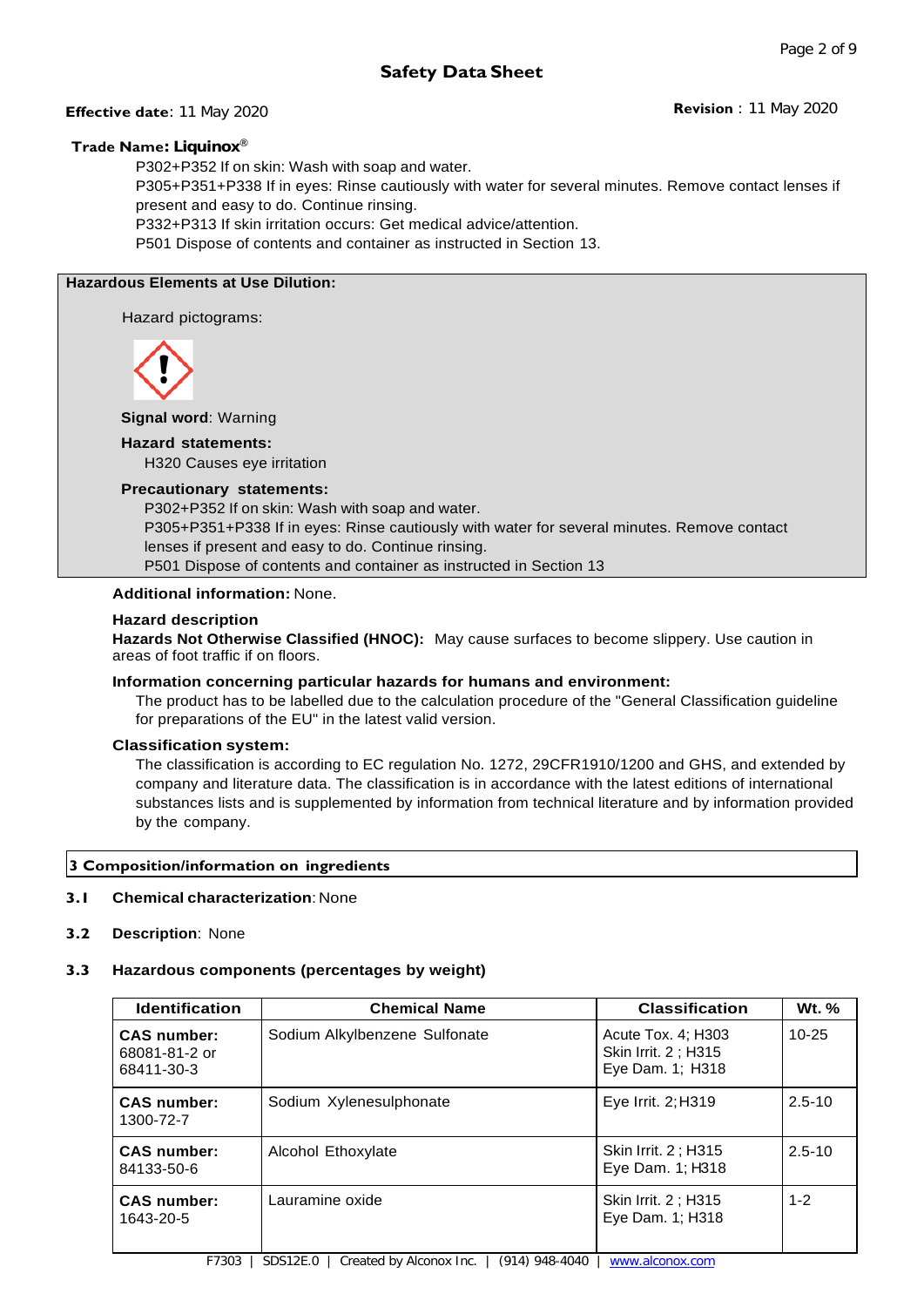## **Trade Name: Liquinox®**

| At use dilution: |                                                   |                               |                   |              |
|------------------|---------------------------------------------------|-------------------------------|-------------------|--------------|
|                  | <b>CAS number:</b><br>68081-81-2 or<br>68411-30-3 | Sodium Alkylbenzene Sulfonate | Eve Irr. 2B: H319 | $0.1 - 0.25$ |

## **3.4 Additional Information**: None.

| 4 First aid measures |  |  |
|----------------------|--|--|
|                      |  |  |

### **4.1 Description of first aid measures**

#### **General information:** None.

#### **After inhalation:**

Maintain an unobstructed airway. Loosen clothing as necessary and position individual in a comfortable position.

#### **After skin contact:**

Wash affected area with soap and water. Seek medical attention if symptoms develop or persist.

#### **After eye contact:**

Rinse/flush exposed eye(s) gently using water for 15-20 minutes. Remove contact lens(es) if able to do so during rinsing. Seek medical attention if irritation persists or if concerned.

#### **After swallowing:**

Rinse mouth thoroughly. Seek medical attention if irritation, discomfort, or vomiting persists.

**4.2 Most important symptoms and effects, both acute and delayed**

#### None

#### **4.3 Indication of any immediate medical attention and special treatment needed:**

No additional information.

#### **First aid measure at recommended dilution:**

#### **General information:** None.

#### **After inhalation:**

Maintain an unobstructed airway.

Loosen clothing as necessary and position individual in a comfortable position.

#### **After skin contact:**

Wash affected area with soap and water.

#### **After eye contact:**

Rinse/flush exposed eye(s) gently using water for 15-20 minutes. Remove contact lens(es) if able to do so during rinsing.

#### **After swallowing:**

Rinse mouth thoroughly. Seek medical attention if irritation, discomfort, or vomiting develops.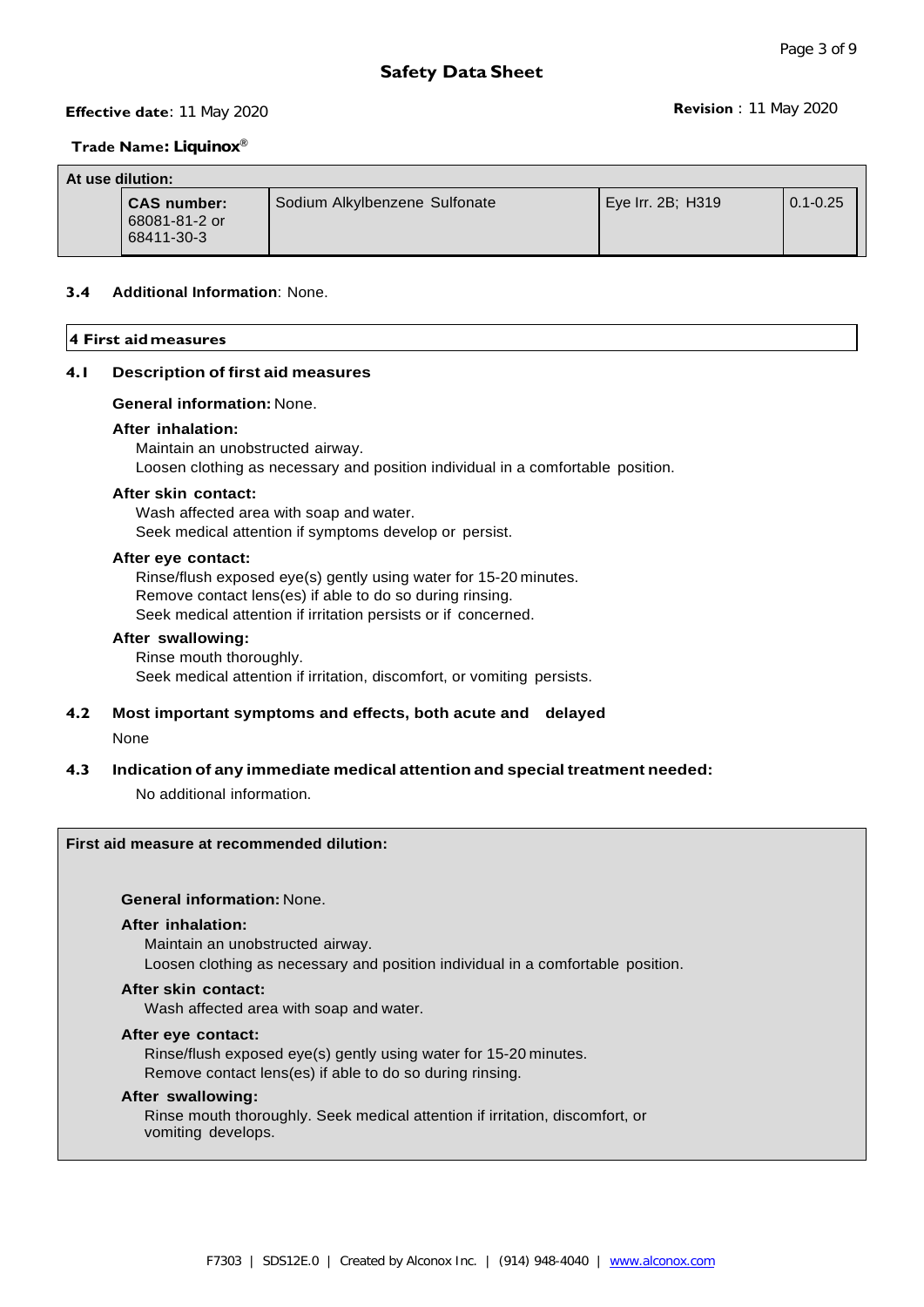### **Trade Name: Liquinox®**

# **5 Firefighting measures**

# **5.1 Extinguishing media**

## **Suitable extinguishing agents:**

Use appropriate fire suppression agents for adjacent combustible materials or sources of ignition.

#### **For safety reasons unsuitable extinguishing agents**: None

**5.2 Special hazards arising from the substance or mixture**: Thermal decomposition can lead to release of irritating gases and vapors.

#### **5.3 Advice for firefighters**

#### **Protective equipment:**

Wear protective eye wear, gloves and clothing. Refer to Section 8.

### **5.4 Additional information**:

Avoid inhaling gases, fumes, dust, mist, vapor and aerosols. Avoid contact with skin, eyes and clothing.

# **6 Accidental release measures**

# **6.1 Personal precautions, protective equipment and emergency procedures**  Ensure adequate ventilation.

Ensure air handling systems are operational.

#### **6.2 Environmental precautions**:

Should not be released into the environment. Prevent from reaching drains, sewer or waterway.

**6.3 Methods and material for containment and cleaning up**: Wear protective eye wear, gloves and clothing.

#### **6.4 Reference to other sections**: None

### **7 Handling andstorage**

# **7.1 Precautions for safe handling**:

- Avoidbreathing mistor vapor. Do not eat, drink, smoke or use personal products when handling chemical substances.
- **7.2 Conditions for safe storage, including any incompatibilities**  Store in a cool, well-ventilated area.

# **7.3 Specific end use(s):**

No additional information.

#### **8 Exposure controls/personal protection**





#### **8.1 Control parameters** :

25322-68-3, Poly(ethylene oxide), AIHA TWA 10 mg/m3 (<0.15% present in concentrate)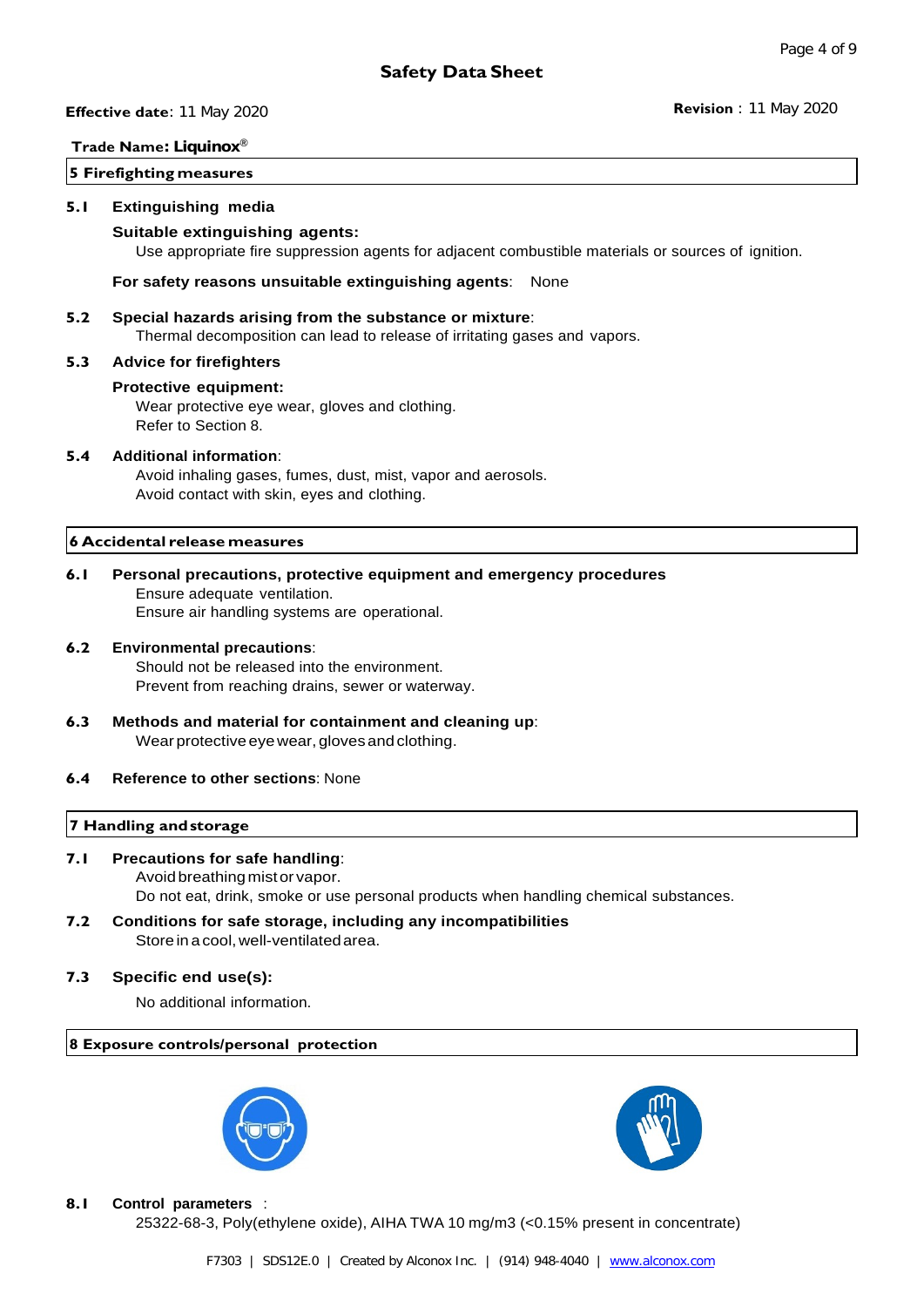# **Trade Name: Liquinox®**

# **8.2 Exposure controls**

# **Appropriate engineering controls:**

Emergency eye wash fountains and safety showers should be available in the immediate vicinity of use or handling.

# **Respiratory protection:**

Not needed under normal conditions.

# **Protection of skin:**

Select glove material impermeable and resistant to the substance.

# **Eye protection:**

Safety goggles or glasses, or appropriate eye protection.

# **General hygienic measures:**

Wash hands before breaks and at the end ofwork. Avoid contact with skin, eyes and clothing.

# **Exposure Control and Personal Protective Equipment at recommended dilution:**

Under normal use and operational conditions, no special personal protective equipment or engineering controls will be necessary. Handle with care.

# **9 Physical and chemical properties**

| Appearance<br>(physical state,<br>color): | Pale yellow liquid                  | <b>Explosion limit lower:</b><br><b>Explosion limit</b><br>upper: | Not determined or not<br>available.<br>Not determined or not<br>available.                           |
|-------------------------------------------|-------------------------------------|-------------------------------------------------------------------|------------------------------------------------------------------------------------------------------|
| Odor:                                     | Not determined or not<br>available. | Vapor pressure at 20°C:                                           | Not determined or not<br>available.                                                                  |
| Odor threshold:                           | Not determined or not<br>available. | Vapor density:                                                    | Not determined or not<br>available.                                                                  |
| pH-value:                                 | 8.5 (as is)                         | <b>Relative density:</b>                                          | Not determined or not<br>available.                                                                  |
| Melting/Freezing point:                   | Not determined or not<br>available. | Solubilities:                                                     | Not determined or not<br>available.                                                                  |
| <b>Boiling</b><br>point/Boiling range:    | Not determined or not<br>available. | <b>Partition coefficient (n-</b><br>octanol/water):               | Not determined or not<br>available.                                                                  |
| <b>Flash point (closed</b><br>cup):       | Not determined or not<br>available. | <b>Auto/Self-ignition</b><br>temperature:                         | Not determined or not<br>available.                                                                  |
| <b>Evaporation rate:</b>                  | Not determined or not<br>available. | Decomposition<br>temperature:                                     | Not determined or not<br>available.                                                                  |
| <b>Flammability (solid,</b><br>gaseous):  | Not flammable                       | Viscosity:                                                        | a. Kinematic: Not<br>determined or not available.<br>b. Dynamic: Not determined<br>or not available. |
| Density at 20°C:                          | 1.08 g/mL                           |                                                                   |                                                                                                      |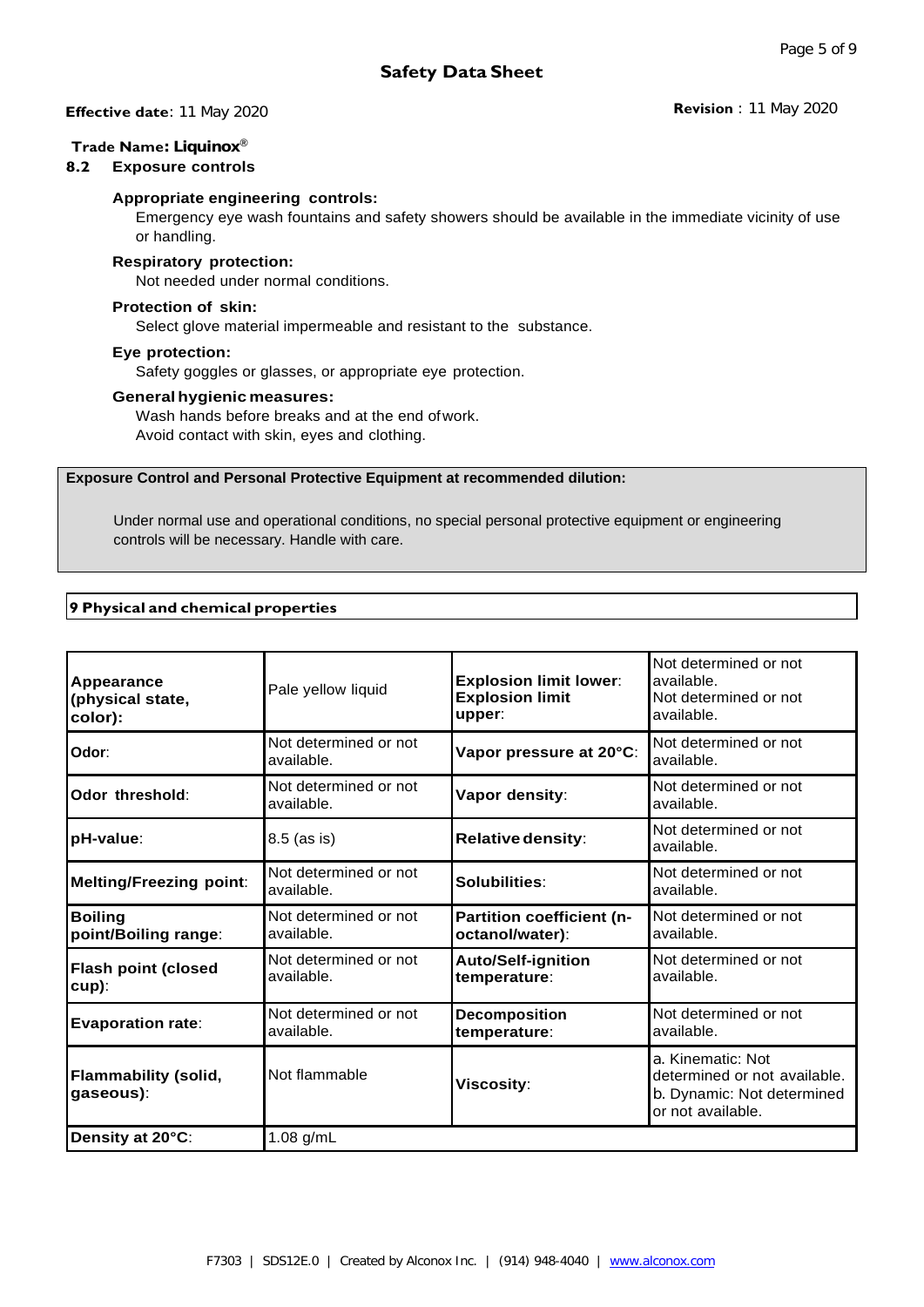**Trade Name: Liquinox®**

## **10 Stability and reactivity**

**10.1 Reactivity**: Not determined or not available.

- **10.2 Chemical stability**: Not determined or not available.
- **10.3 Possibility hazardous reactions**: Not determined or not available.
- **10.4 Conditions to avoid**: Not determined or not available.
- **10.5 Incompatible materials: Not determined or not available.**
- **10.6 Hazardous decomposition products**:Not determined or not available.

### **11 Toxicological information**

### **11.1 Information on toxicological effects**:

### **Acute Toxicity:**

### **Oral**:

: LD50 >5000 mg per kg (Rat, Oral) - product.

**Chronic Toxicity:** No additional information.

### **Skin corrosion/irritation (raw materials):**

Alcohol Ethoxylate: May cause mild to moderate skin irritation.

Sodium Alkylbenzene Sulfonate: Causes skin irritation.

Lauramine oxide: Causes skin irritation.

## **Serious eyedamage/irritation (raw materials):**

Sodium Alkylbenzene Sulfonate: Causes serious eye damage. Alcohol Ethoxylate: Causes moderate to severe eye irritation and conjunctivitis.

Sodium xylenesulphonate: irritating to eyes.

Lauramine oxide: Causes serious eye damage.

### **Product information at recommended dilution:**

Eye irritation may occur upon direct contact with eyes. No specific hazards for skin contact, inhalation, or chronic exposure are expected within normal use parameters.

**Respiratory or skin sensitization:** No additional information.

**Carcinogenicity:** Noadditional information.

**IARC (International Agency for Research on Cancer):** None of the ingredients are listed.

**NTP (National Toxicology Program):** None of the ingredients are listed.

**Germ cell mutagenicity:** No additional information.

**Reproductive toxicity:** No additional information.

**STOT-single and repeated exposure:** No additional information.

**Additional toxicological information:** No additional information.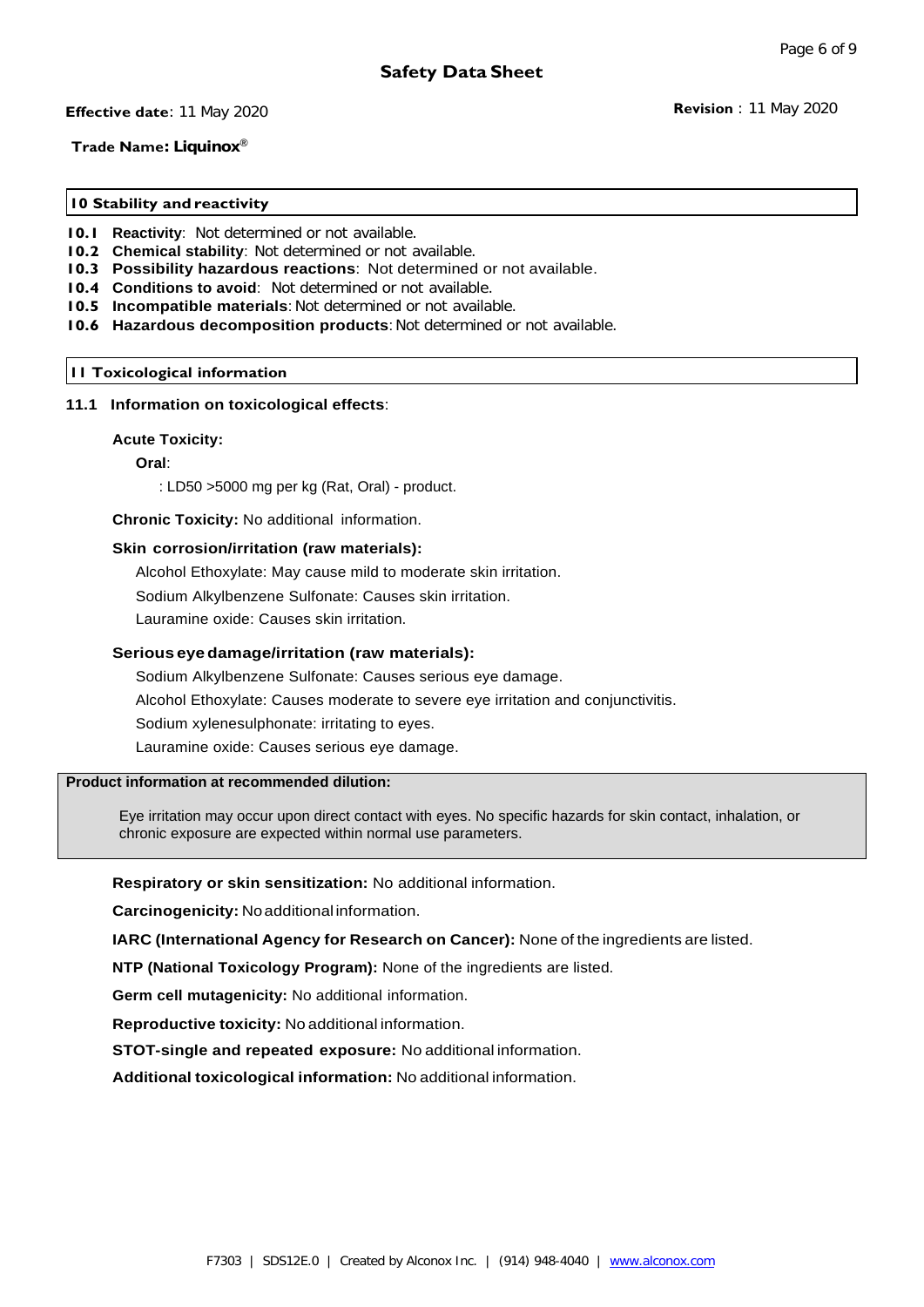## **Trade Name: Liquinox®**

## **12 Ecological information**

## **12.1 Toxicity:**

Sodium Alkylbenzene Sulfonate: Fish, LC50 1.67 mg/l, 96 hours. Sodium Alkylbenzene Sulfonate: Aquatic invertebrates, EC50 Daphnia 2.9 mg/l, 48 hours. Sodium Alkylbenzene Sulfonate: Aquatic Plants, EC50 Algae 29 mg/l, 96 hours. Lauramine oxide: Fish, LC50 24.3 mg/l, 96h [Killifish (Cyprinodontidae)] Lauramine oxide: Aquatic invertebrates, (LC50): 3.6 mg/l 96 hours [Daphnia (Daphnia)]. Lauramine oxide: Aquatic plants, EC50 Algae 0.31 mg/l 72 hours [Algae] Alcohol Ethoxylate: Aquatic invertebrates, (LC50): 4.01 mg/l 48 hours [Daphnia (daphnia)].

# **12.2 Persistence and degradability:** No additional information.

# **12.3 Bioaccumulative potential:** No additional information.

**12.4 Mobility in soil:** No additional information.

**General notes:** No additional information.

# **12.5 Results of PBT and vPvB assessment:**

**PBT:** No additional information.

**vPvB:** No additional information.

## **12.6 Other adverse effects:** No additionalinformation.

## **13 Disposal considerations**

# **13.1 Waste treatment methods (consult local, regional and national authorities for proper disposal)**

### **Relevant Information:**

It is the responsibility of the waste generator to properly characterize all waste materials according to applicable regulatory entities. (US 40CFR262.11).

| 14 Transport information |                                                                                                                    |                              |                              |
|--------------------------|--------------------------------------------------------------------------------------------------------------------|------------------------------|------------------------------|
| 14.1                     | <b>UN Number:</b><br>ADR, ADN, DOT, IMDG, IATA                                                                     |                              | None                         |
|                          | 14.2 UN Proper shipping name:<br>ADR, ADN, DOT, IMDG, IATA                                                         |                              | None                         |
|                          | 14.3 Transport hazard classes:<br>ADR, ADN, DOT, IMDG, IATA<br><b>US DOT</b><br><b>Limited Quantity Exception:</b> | Class:<br>Label:<br>LTD.QTY: | None<br>None<br>None<br>None |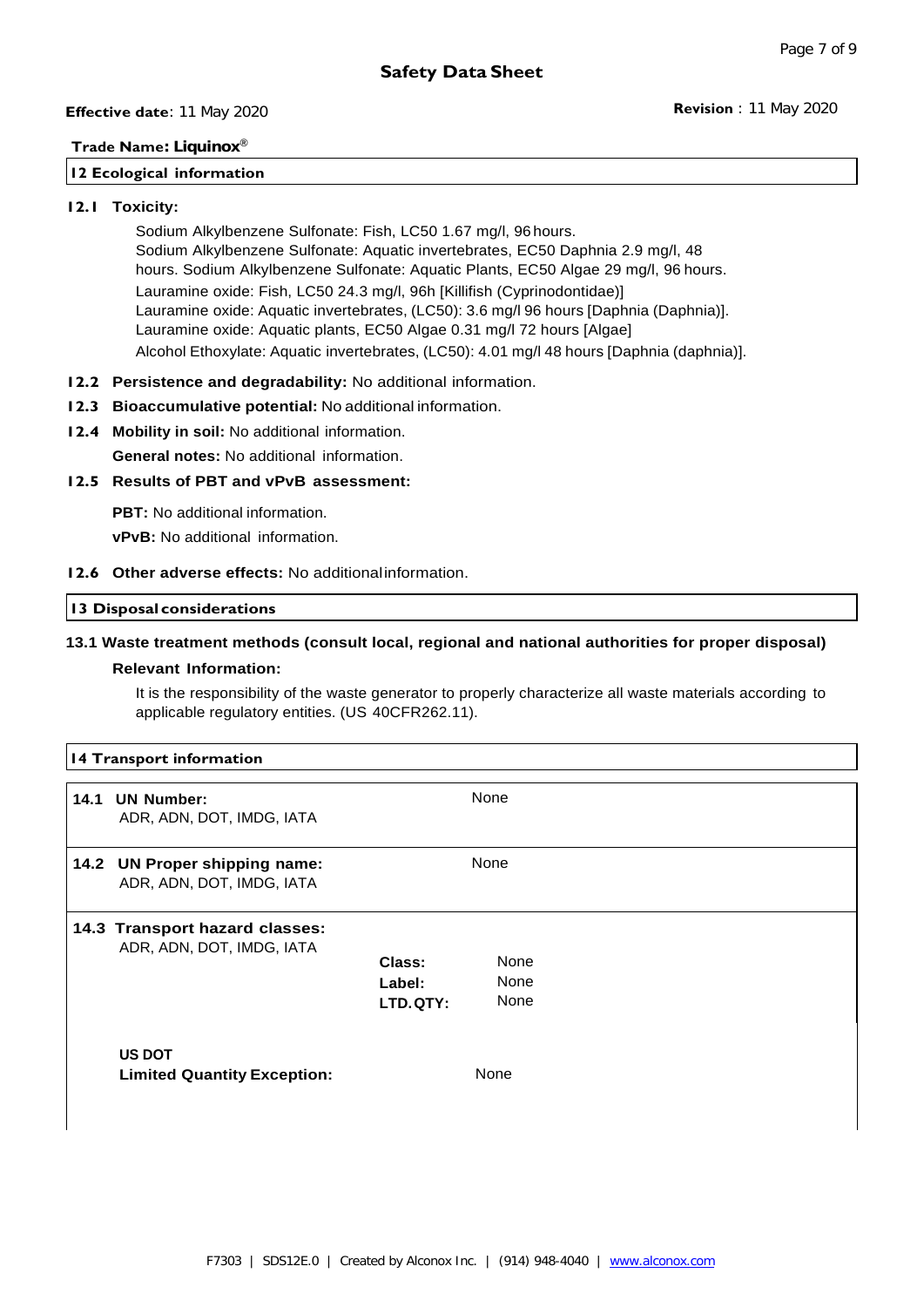# **Safety Data Sheet**

**Effective date**: 11 May 2020 **Revision** : 11 May 2020

|      | Trade Name: Liquinox <sup>®</sup>                                                             |                                      |  |  |
|------|-----------------------------------------------------------------------------------------------|--------------------------------------|--|--|
|      | Bulk:                                                                                         | Non Bulk:                            |  |  |
|      | RQ (if applicable): None                                                                      | RQ (if applicable): None             |  |  |
|      | <b>Proper shipping Name:</b>                                                                  | <b>Proper shipping Name:</b>         |  |  |
|      | None Hazard Class: None                                                                       | None Hazard Class: None              |  |  |
|      | <b>Packing Group: None</b>                                                                    | Packing Group: None                  |  |  |
|      | Marine Pollutant (if applicable): No                                                          | Marine Pollutant (if applicable): No |  |  |
|      | additional information.                                                                       | additional information.              |  |  |
|      | <b>Comments: None</b>                                                                         | <b>Comments: None</b>                |  |  |
|      | 14.4 Packing group:                                                                           | None                                 |  |  |
|      | ADR, ADN, DOT, IMDG, IATA                                                                     |                                      |  |  |
| 14.5 | <b>Environmental hazards:</b>                                                                 |                                      |  |  |
|      |                                                                                               | None                                 |  |  |
|      | 14.6 Special precautions for user:                                                            | None                                 |  |  |
|      | Danger code (Kemler):                                                                         | None                                 |  |  |
|      | <b>EMS number:</b>                                                                            | <b>None</b>                          |  |  |
|      | <b>Segregation groups:</b>                                                                    | None                                 |  |  |
|      | 14.7 Transport in bulk according to Annex II of MARPOL73/78 and the IBC Code: Not applicable. |                                      |  |  |
|      | 14.8 Transport/Additional information:                                                        |                                      |  |  |
|      | <b>Transport category:</b>                                                                    | None                                 |  |  |
|      | Tunnel restriction code:                                                                      | None                                 |  |  |
|      | <b>UN "Model Regulation":</b>                                                                 | None                                 |  |  |
|      |                                                                                               |                                      |  |  |

# **15Regulatoryinformation**

# **15.1 Safety, health and environmental regulations/legislation specific for the substance or mixture.**

# **North American**

# **SARA**

**Section 313 (specific toxic chemical listings)**: None of the ingredients arelisted. **Section 302 (extremely hazardous substances)**: None of the ingredients arelisted.

**CERCLA (Comprehensive Environmental Response, Clean up and Liability Act)**

**Reportable Spill Quantity**: None of the ingredients are listed.

**TSCA (Toxic Substances Control Act):** 

**Inventory**: All ingredients are listed as active. **Rules and Orders**: Not applicable.

# **Proposition 65 (California):**

**Chemicals known to cause cancer**: None of the ingredients are listed.

**Chemicals known to cause reproductive toxicity for females**: None of the ingredients are listed.

**Chemicals known to cause reproductive toxicity for males**: None of the ingredients are listed. **Chemicals known to cause developmental toxicity**: None of the ingredients are listed.

# **Canadian**

**Canadian Domestic Substances List (DSL)**:

All ingredients are listed.